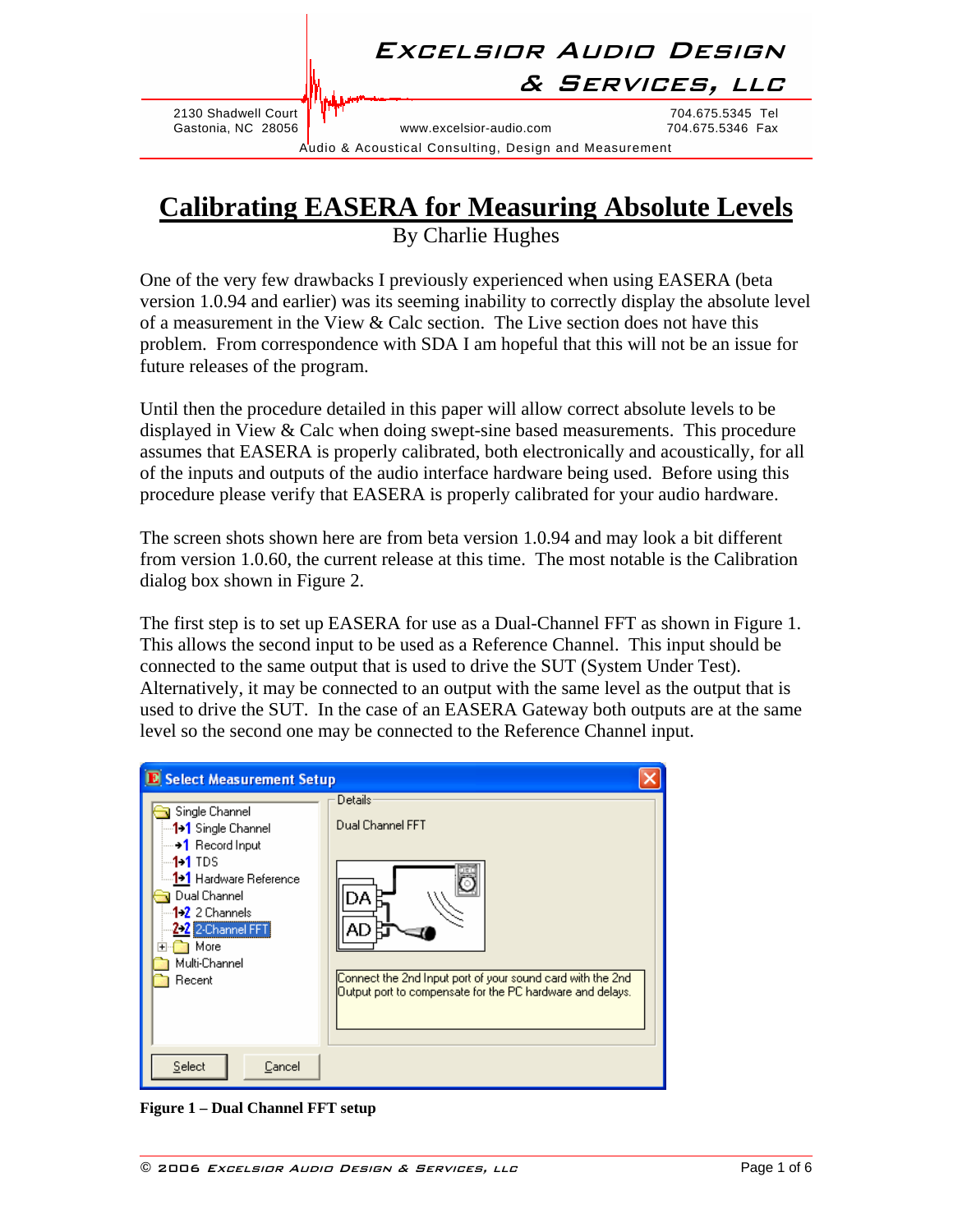# Excelsior Audio Design

& Services, llc

2130 Shadwell Court  $\begin{cases} \begin{matrix} \text{I} \\ \text{I} \end{matrix} & \begin{matrix} \text{I} \\ \text{I} \end{matrix} \end{cases}$   $\begin{matrix} \text{I} \\ \text{I} \end{matrix}$  www.excelsior-audio.com  $\begin{matrix} \text{I} \\ \text{I} \end{matrix}$   $\begin{matrix} \text{I} \\ \text{I} \end{matrix}$   $\begin{matrix} \text{I} \\ \text{I} \end{matrix}$   $\begin{matrix} \text{I} \\ \text{I} \end{matrix}$   $\$ 

www.excelsior-audio.com

Audio & Acoustical Consulting, Design and Measurement

| <b>D</b> Calibration        |                           |                             |                                    |  |
|-----------------------------|---------------------------|-----------------------------|------------------------------------|--|
| Input                       |                           | Output                      | Volume Controls                    |  |
|                             |                           | <b>Output Configuration</b> |                                    |  |
| SW Channel:<br>$\mathbf{1}$ |                           | $\langle$ Prev  <br>Next    | Device: EASERA GATEWAY ASIO Driver |  |
|                             | Volume Control Calibrated | $\overline{\vee}$           |                                    |  |
|                             |                           | Calibrate Electronic Output |                                    |  |
| HW Output:                  | 1:MainOut 1L              |                             |                                    |  |
| Output Max. Voltage: 6.3V   |                           |                             |                                    |  |
| Enter Output Clip Voltage   |                           | Measure Output Level        | Use Loopback to Input              |  |
|                             |                           |                             |                                    |  |
|                             |                           |                             |                                    |  |
|                             |                           |                             |                                    |  |
|                             |                           |                             |                                    |  |
|                             |                           |                             |                                    |  |
|                             |                           |                             |                                    |  |
|                             |                           |                             | Exit                               |  |

<span id="page-1-0"></span>**Figure 2 – Maximum Output Voltage of the audio hardware** 

The next step is to examine the calibrated Maximum Output Voltage. If the hardware outputs (and inputs) have not yet been calibrated do it before proceeding further. The Maximum Output Voltage for my EASERA Gateway (with the front panel attenuator fully on) is 6.3 V. This is seen in [Figure 2.](#page-1-0) As mentioned before, this is the Calibration dialog box for beta version 1.0.94. Earlier versions may look a bit different but the Maximum Output Voltage info should still be there.

This voltage needs to be converted to a dB level with a reference of 1 V. This reference is used because EASERA internally "normalizes" a measurement as if 1 V was present at the output of the audio hardware regardless of what the voltage really was. The equation for converting this Maximum Output Voltage to dB is

#### *dB = 20 \* log (Max. Voltage / Reference Voltage)*

For our example this works out as follows.

*dB = 20 \* log (6.3 / 1) dB = 20 \* 0.7993 = 15.99 dB*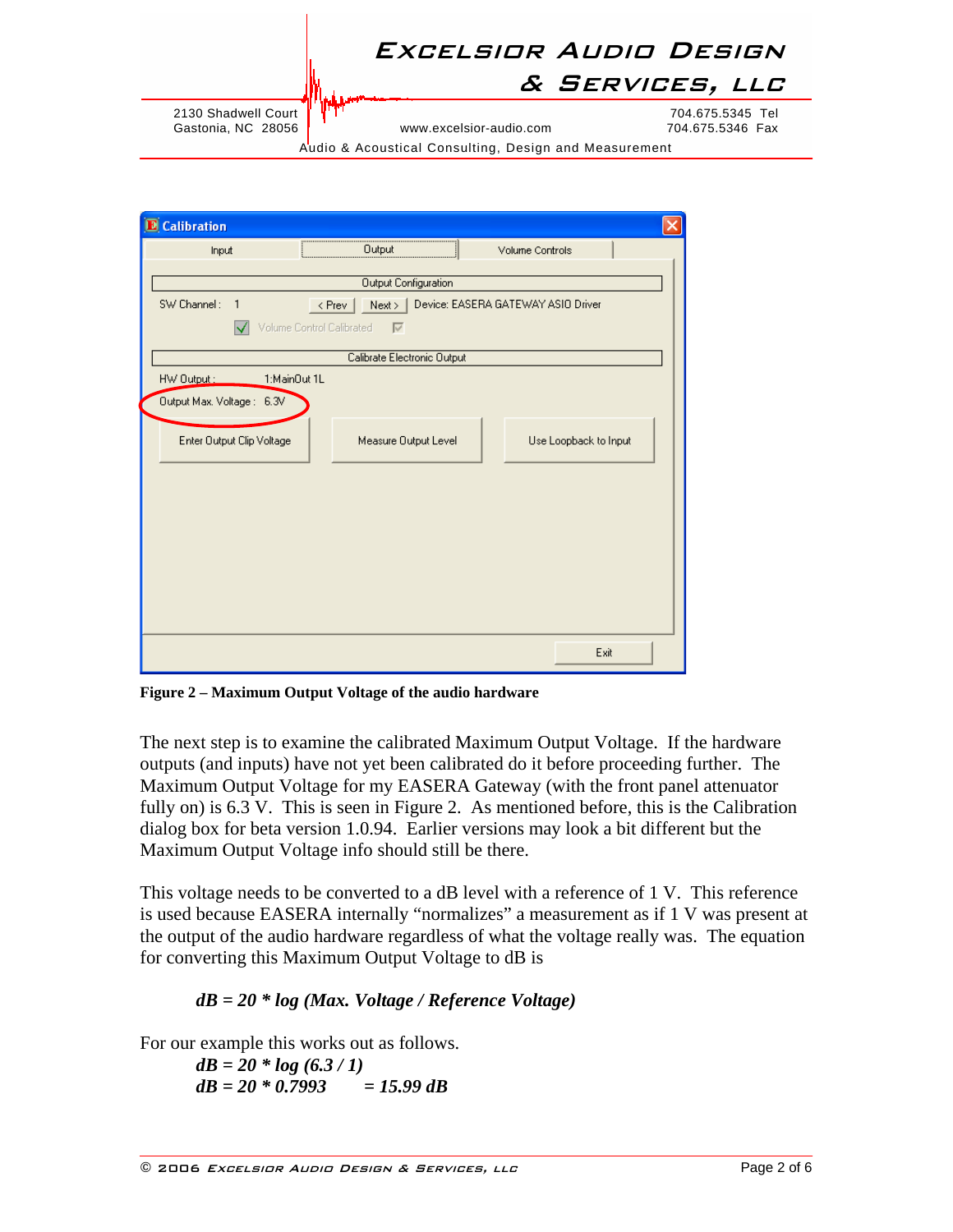

This Maximum Output Level is used in the final step of process. It needs to be entered as the External Input Gain of the Reference Channel. This is shown circled in red in [Figure](#page-2-0)  [3](#page-2-0). The only other item that has to be done is to enter the level of the Digital Output Gain as the External Output Gain of the Reference Channel. This is also shown in [Figure 3](#page-2-0) circled in blue.

| <b>Select Measurement Setup</b>                               |                                                                                        | <b>Choose Stimulus Parameters</b>                                  |                                                                                |
|---------------------------------------------------------------|----------------------------------------------------------------------------------------|--------------------------------------------------------------------|--------------------------------------------------------------------------------|
| Measurement Setup                                             |                                                                                        | Stimulus                                                           | <b>Stimulus Parameters</b>                                                     |
| 2+2 Dual Channel FFT<br>Select Setup<br>Load<br>Save          |                                                                                        | M Sweep<br>Log-Sweep<br>Log-Sweep                                  |                                                                                |
| Input                                                         | <b>Output</b>                                                                          | <b>MLS</b><br><b>NH</b> Pink Noise                                 | 48.000kHz -<br>Sampling Rate                                                   |
| EASERA GATEWAY ASIO Driver<br>Select                          | EASERA GATEWAY ASIO Driver<br>Select                                                   | <b>Will White Noise</b>                                            | Recording Time<br>683ms<br>$\vert$                                             |
|                                                               |                                                                                        | $\wedge$ , Sine<br>Advanced                                        | Frequency Weighting                                                            |
| Channel #1<br>Config<br>HW Input<br>1:Mic/Instln 1<br>$\vert$ | <b>Output</b><br>Config<br>HW Output 1:MainOut 1L<br>$\overline{\phantom{a}}$          | Recent<br>Recently Loaded or Created                               |                                                                                |
| Calibrate                                                     | Calibrate                                                                              |                                                                    | f                                                                              |
| Edit.<br>Microphone Gateway MicPre 1<br>$\vert \cdot \vert$   | System in<br>Use<br>Edit<br>Gateway Lineln 4<br>$\overline{\phantom{a}}$               |                                                                    | White<br>Weighted<br>Pink                                                      |
| Reference                                                     | Reference                                                                              |                                                                    |                                                                                |
| HW Input<br>$\vert$<br>Config<br>4: Lineln R                  | HW Output 2:MainOut 2R<br>Config<br>$\overline{\phantom{a}}$                           |                                                                    |                                                                                |
| $\sqrt{}$<br>Calibrate                                        | V<br>Calibrate                                                                         |                                                                    |                                                                                |
| Edit<br>Microphone Electronics<br>$\vert \cdot \vert$         |                                                                                        | Load<br>Create                                                     | Digital Output Gain:<br>$-18.0dB$<br>Change                                    |
|                                                               |                                                                                        |                                                                    |                                                                                |
|                                                               |                                                                                        |                                                                    |                                                                                |
| Adjust Levels - No Mixer [ ASIO ]                             |                                                                                        | <b>Start Measurement</b>                                           |                                                                                |
| Channel #1: 1 [Mic/Instln 1]                                  | Input Gain<br>Output Gain<br>dBFS                                                      | Compensate                                                         | Labelling                                                                      |
| Peak<br>$-74.5$                                               | 0.0dB<br>0.0<br>$\mathcal{L}_{\mathcal{C}}$<br>$^{\mathrm{+}}$<br>$\ddot{\phantom{1}}$ | Hardware (Measured Ref)                                            | Measurement #<br><b>Notes</b><br>More<br>Used Setup:<br>M0001<br>$+$<br>$\sim$ |
| SNR                                                           | $-10.0$<br>$\rightarrow$ 0dB<br>$\rightarrow$ 0dB                                      | $\overline{\smash{\vee}}$ System<br>$\sim$<br>Microphones of Input | Auto Increment                                                                 |
| $\sqrt{41.3}$                                                 | $-20.0$<br>External:<br>- External:                                                    | $\nabla$ Chapnel #1                                                | Used Hardware:<br>Label A / Source                                             |
|                                                               | $\ddot{\Xi}$<br>$\mathbb{I}$<br>0.0<br>0.0<br>$-30.0$                                  | Channel #2                                                         | <b>SO1</b><br>$\,$ + $\,$                                                      |
| <b>RMS</b><br>$-47.4$                                         |                                                                                        |                                                                    | Label B / Receiver<br>R01<br>$\,^+$                                            |
| Reset<br>Auto Input Level                                     | Unit<br>Mute<br>Mute                                                                   | $\cdot$                                                            |                                                                                |
| Reference: 4 (Lineln R)                                       | $\nabla$ Linked<br>$\nabla$ Linked<br>dBFS                                             |                                                                    |                                                                                |
| Peak<br>$-81.6$                                               | $0.0$ dB<br>0.0                                                                        | Processing<br>Show First:                                          | Measurement<br>$\nabla$ Auto<br>Save To                                        |
| <b>SNR</b>                                                    | mm<br>$\cdot$   +<br>$\cdot$<br>$+$<br>$\ddot{\phantom{a}}$<br>$-10.0$                 | Frequency Response<br>×                                            | M0001_S01_R01<br>C:\MyDocs - CEH laptop\EASERA Data\<br>Browse                 |
| 35.8                                                          | $\rightarrow$ 0dB<br>$\rightarrow$ 0dB<br>ä,<br>$-20.0$                                | Additional Processing:                                             |                                                                                |
| <b>RMS</b><br>$-56.3$                                         | External:<br>External:<br>$\frac{1}{2}$<br>$= 18.0$<br>16.0<br>$-30.0$                 | - No Processing -<br>$\sim$                                        | Averages<br>1<br>$+$<br>Presends<br>$+$<br>0                                   |

<span id="page-2-0"></span>**Figure 3 – Calibration values entered into the Reference Channel of the Dual Channel FFT**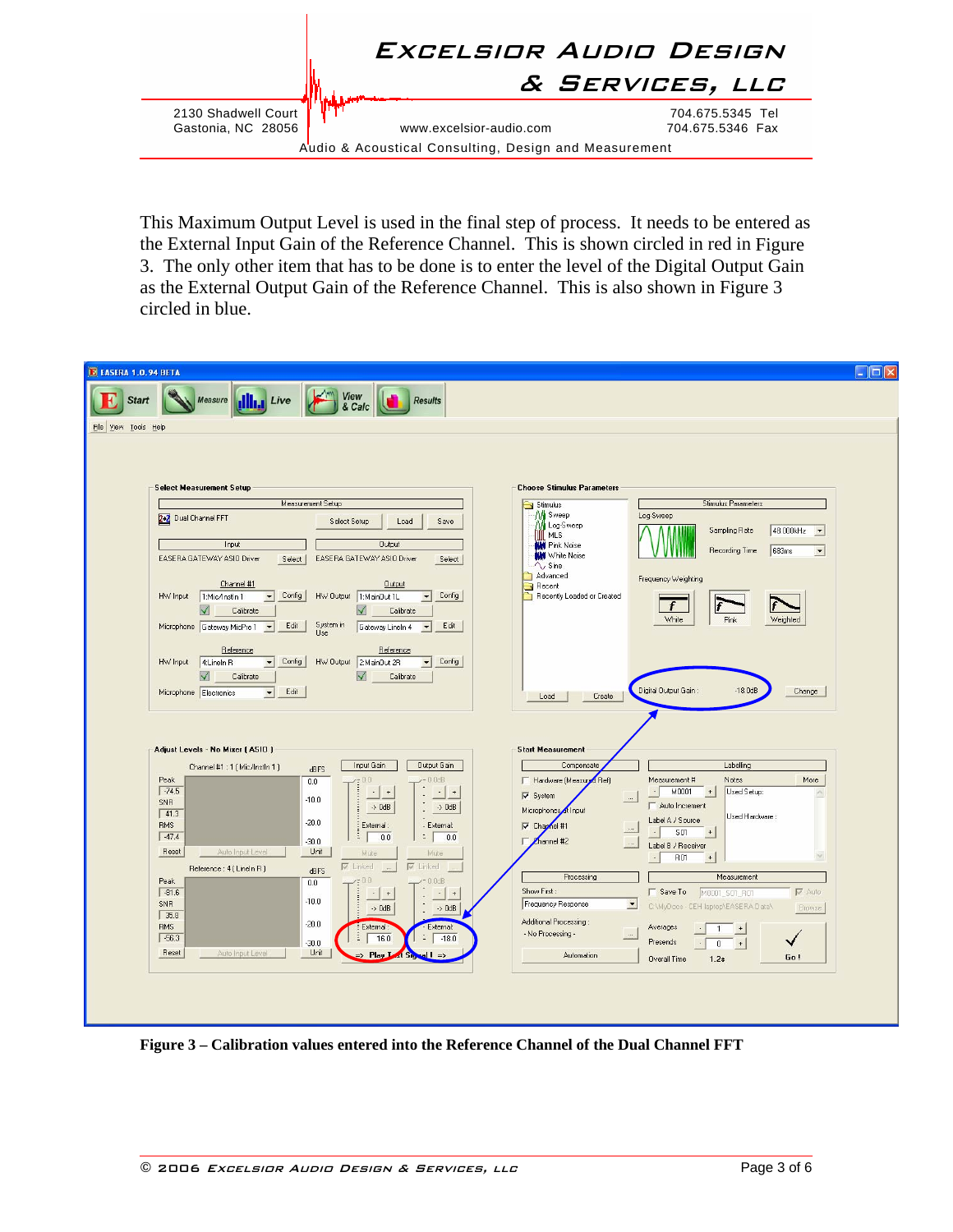

If the level of the Digital Output Gain (DOG) is changed the new level must be entered into the External Output Gain of the Reference Channel for the display to remain calibrated for absolute level. Similarly, if the attenuator on the front panel controlling the output level is altered the output is no longer calibrated within EASERA.

A measurement connecting the EASERA Gateway output #1 to the input #1 was made using this procedure. This is displayed in [Figure 4](#page-3-0) as a level (dBV) and in [Figure 5](#page-4-0) as a voltage. This agrees very well with the voltage measurement taken using a digital multimeter shown in [Figure 6](#page-4-1).

When a properly calibrated microphone is used for acoustical measurements while employing this procedure, the correct absolute SPL is displayed in View & Calc.



<span id="page-3-0"></span>**Figure 4 – Measurement displayed with correct absolute level, -2.0 dBV**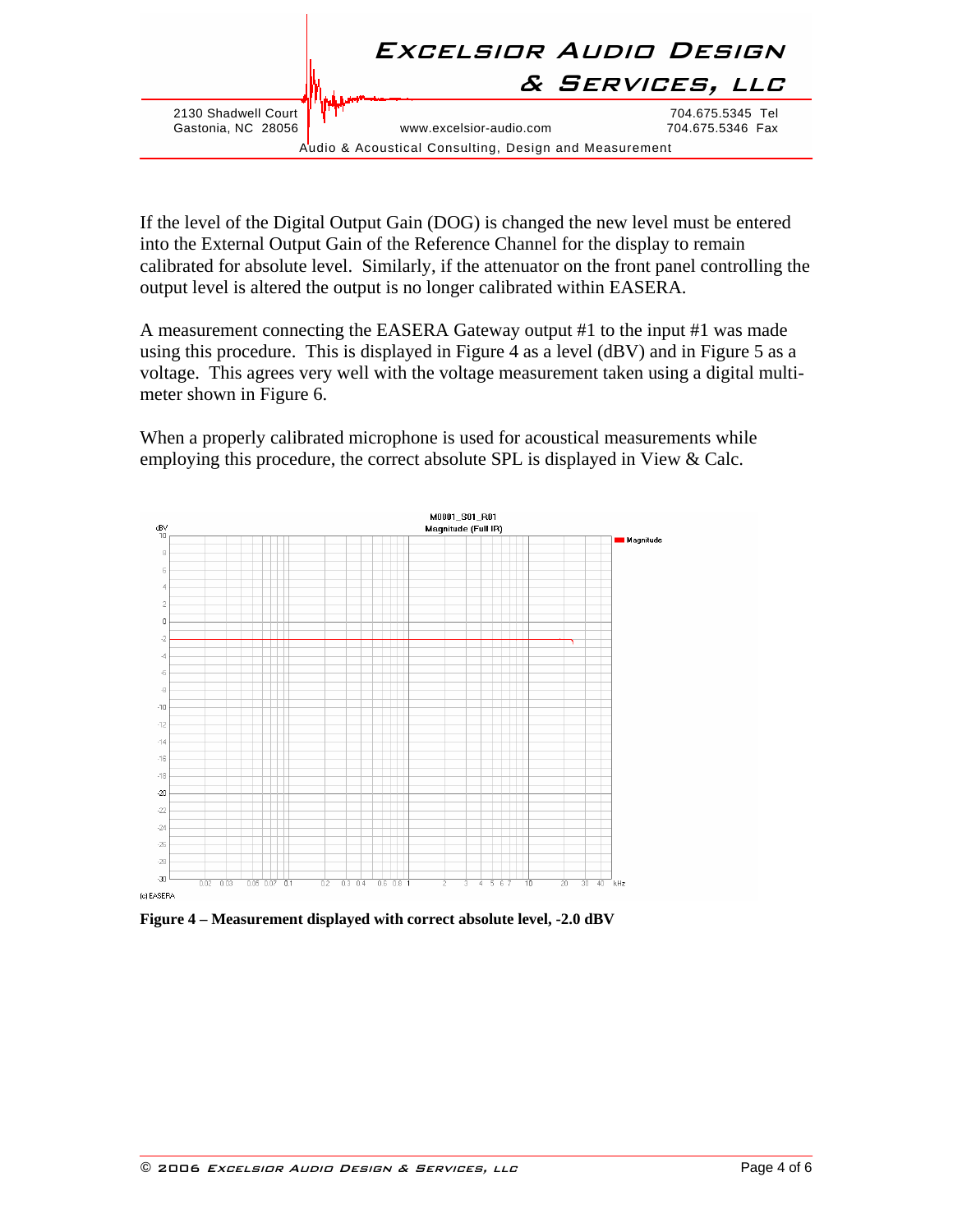

Audio & Acoustical Consulting, Design and Measurement



**Figure 5 – Measurement displayed with correct absolute voltage, 794 mV** 

<span id="page-4-1"></span><span id="page-4-0"></span>

**Figure 6 – RMS voltage at 1 kHz measured with a digital multi-meter**